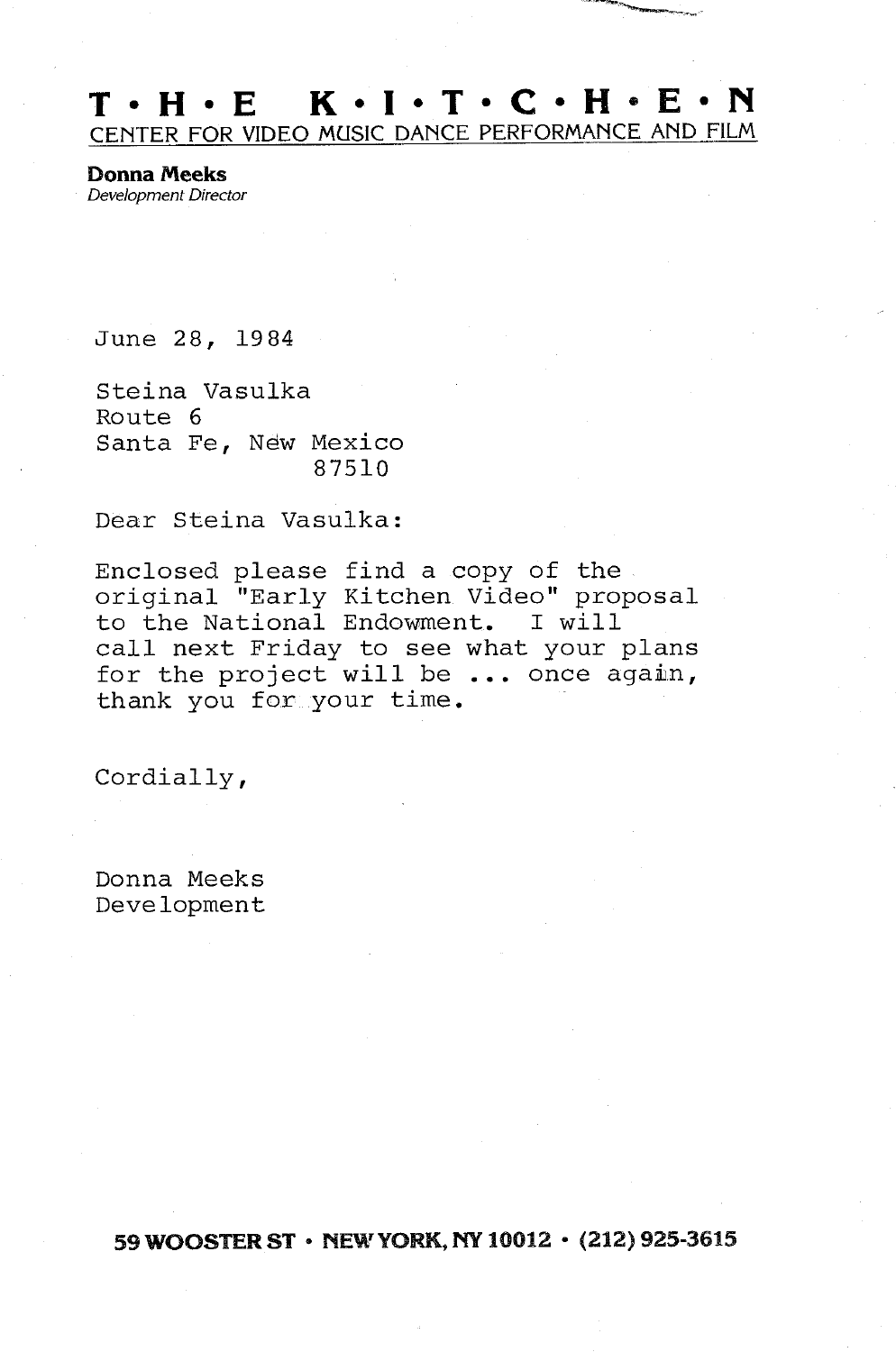FOR<br>TUE THE HRTS A Federal agency advised by the

1ATIONAL WASHINGTON<br>FNDOWMENT D.C.20506 D.C. 20506

 $~100$ <br> $~162 - 12131/2.$  $252 - 4422 -$ 

**FIAY 5 1982** 

Mr . Eric Barsness Administrative Associate Haleakala, Inc. 59 Wooster Street New York, NY 10012

Dear Mr. Barsness:

It is <sup>a</sup> pleasure to inform you that Grant 22-4422-395 through It is a preasure of inform you have to \$6,000 is awarded to<br>the Museum Program in the amount of \$6,000 is awarded to the museum flogiam in one character .<br>Haleakala, Inc. Grant funds are to support an exhibition of video art which was initially shown during the first three years of The Kitchen, as outlined in your application (A222836-81)<br>bited line 20, 1081. The grant starting date is January 1, 1982 of the Kritchen, and Satisfacture and Starting date is January 1, 1982<br>dated June 29, 1981. The grant starting date is January 1, 1982 and the grant ending date is December 31, 1982.

The enclosed "Special Terms for Grants from the National Endowment for the Arts" specifies the Endowment's regulations, procedures and other requirements and references the Federal Management and/or Office of Management and Budget Circulars which apply to this grant. Please read them carefully. Special Reporting Requirements, if any, are also enclosed .

The Endowment is pleased to be able to support your efforts .

Sincerely,

Thank Godrald K.S.

F. S. M. HODSOLL Chairman

Enclosures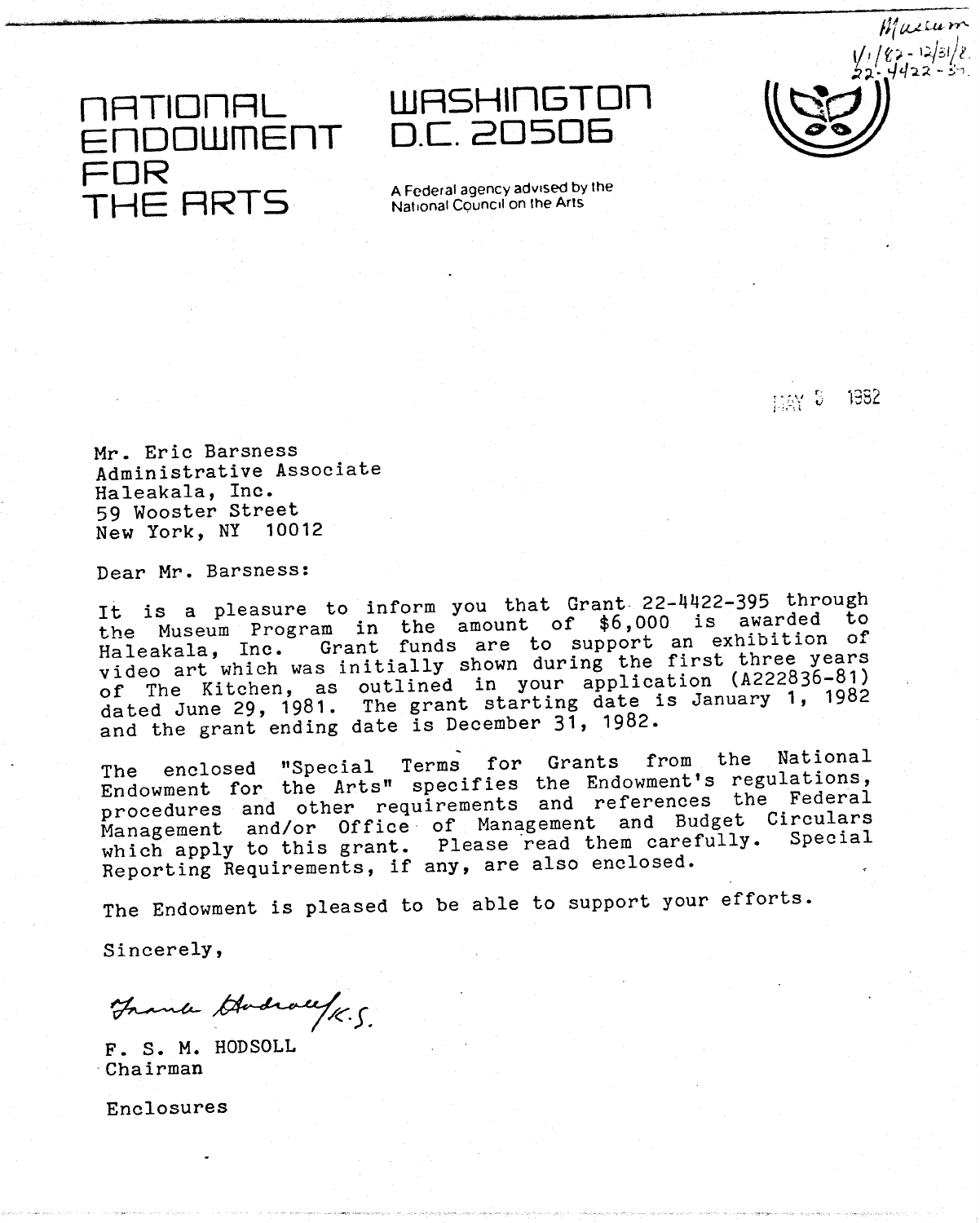mailel 2/3/42

Utilization  $A - 81 - 22836$ 

## **REVISED BUDGET**

YOUR APPLICATION TO THE MUSEUM PROGRAM OF THE NATIONAL ENDOWMENT FOR THE ARTS HAS BEEN TENTATIVELY RECOMMENDED FOR FUNDING IN THE AMOUNT OF \$6,000 ...... THIS FORM MUST SHOW HOW THIS REDUCED FUNDING LEVEL WILL BE OFFSET BY A REDUCTION OF PROJECT COSTS, AN INCREASE IN MATCHING SUPPORT, OR BOTH. IF THE PROJECT COSTS ARE REDUCED, THE PERCENT-AGE OF N.E.A. SUPPORT OF THE REVISED PROJECT COSTS SHOULD NOT EXCEED THE PERCENTAGE OF N.E.A. SUPPORT REQUESTED IN THE ORIGINAL APPLICATION. YOUR APPLICATION CANNOT BE PROCESSED FURTHER UNTIL THIS FORM IS COMPLETED AND RETURNED IN DUPLICATE TO THE MUSEUM PROGRAM. PLEASE DIRECT ANY QUESTIONS TO THE MUSEUM PROGRAM (202) 634-6164. NO PURLIC ANNOUNCEMENT OF THE RECOMMENDED FUNDING OR LEGAL COMMITMENTS ARE TO BE MADE UNIIL YOU RECEIVE THE GRANT LETTER.

| <b>A MONTGOMERY COMPANY</b><br>APPLICANT ORGANIZATION                                         | <b>HL</b>    | PERIOD OF SUPPORT REQUESTED |     |             |            |              |                                                            |      |
|-----------------------------------------------------------------------------------------------|--------------|-----------------------------|-----|-------------|------------|--------------|------------------------------------------------------------|------|
| Haleakala, Inc./<br>The Kitchen                                                               | <b>START</b> |                             |     | 82          | <b>END</b> |              | 31                                                         | 82   |
|                                                                                               |              | <b>MONTH</b>                | DAY | <b>YEAR</b> |            | <b>MONTH</b> | DAY                                                        | YEAR |
| V. ESTIMATED NUMBER OF PERSONS EXPECTED TO BENEFIT FROM THIS PROJECT                          |              |                             |     |             |            |              |                                                            |      |
| VI. SUMMARY OF ESTIMATED COSTS IRECAPITULATION OF BUDGET ITEMS. BE LCW.<br>DIRECT COSTS<br>A. |              |                             |     |             |            |              | TOTAL COSTS OF PROJECT<br>frounded to nearest ten dollars! |      |
| <b>SALARIES &amp; WAGES</b>                                                                   |              |                             |     |             |            |              | 4,800                                                      |      |
| <b>FRINGE BENEFITS</b>                                                                        |              |                             |     |             |            |              | 900                                                        |      |
| SUPPLIES & MATERIALS                                                                          |              |                             |     |             |            |              | 2,650                                                      |      |
| <b>TRAVEL</b>                                                                                 |              |                             |     |             |            |              | 2,300                                                      |      |
| SPECIAL                                                                                       |              |                             |     |             |            |              |                                                            |      |
| <b>OTHER</b>                                                                                  |              |                             |     |             |            |              | 8,550                                                      |      |
|                                                                                               |              | TOTAL DIRECT COSTS          |     |             |            | $\mathbf{s}$ | 19,200                                                     |      |
| <b>INDIRECT COSTS</b><br>В.                                                                   |              |                             |     |             |            |              |                                                            |      |
|                                                                                               |              | TOTAL PROJECT COSTS         |     |             |            | $S^{\pm}$    | 19,200                                                     |      |
| RECOMMENDED<br>VII. TOTAL AMOUNT                                                              |              |                             |     |             |            | s.           | 6,000                                                      |      |

IX. BUDGET BHEAKDOWN OF TOTAL ESTIMATED COSTS OF PROJECT AS SUMMARIZED ABOVE

A. Direct Coris

1. Salaries and Wages

| Title and/or Type<br>of Personnet<br>Director | No of<br>Personnel | Annual or Average<br><b>Salary Range</b><br>\$20,000 | Not Time Devoted<br>to this Project<br>5% | $\cdot$<br>$\sigma$<br>Amount<br>,000<br>s |
|-----------------------------------------------|--------------------|------------------------------------------------------|-------------------------------------------|--------------------------------------------|
| <b>Curator</b>                                |                    | 15,000                                               | 10                                        | 500                                        |
| Touring                                       |                    |                                                      |                                           |                                            |
| Coordinator                                   |                    | 12,000                                               | 15                                        | .800                                       |
| Secretary                                     |                    | 10,000                                               | 5                                         | 500                                        |
|                                               |                    |                                                      |                                           |                                            |
|                                               |                    |                                                      |                                           |                                            |
|                                               |                    |                                                      |                                           |                                            |
|                                               |                    | Total Salaries and Wages<br>add fringe benefits.     |                                           | 4,800<br>900                               |
|                                               |                    | Total Salazies and Wangs including June a banefits.  |                                           | 5,700                                      |

Total Salaries and Wages including friege bene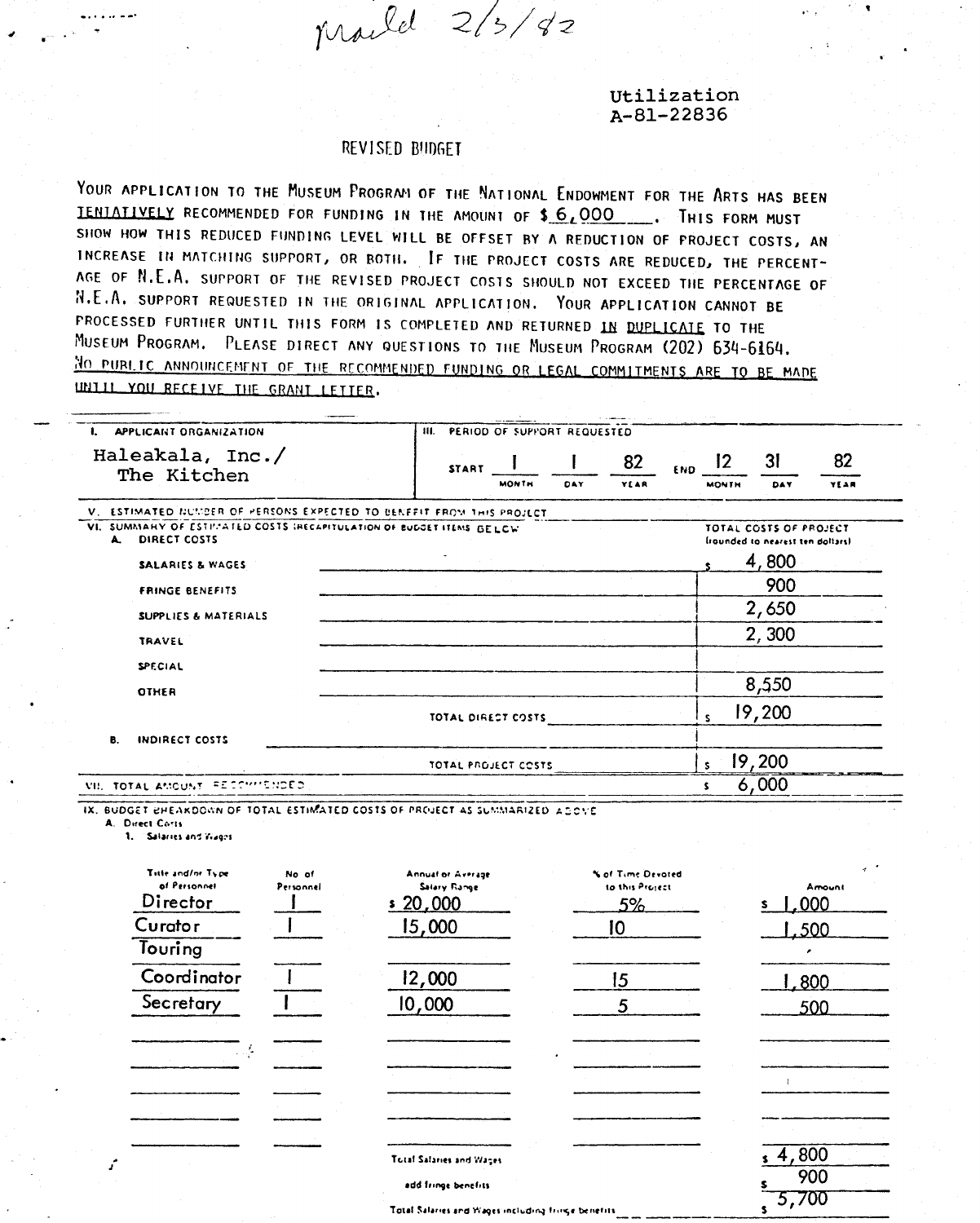| <u>Video tape</u>                                      |                                                                                                                             |                                     | 200           |
|--------------------------------------------------------|-----------------------------------------------------------------------------------------------------------------------------|-------------------------------------|---------------|
|                                                        | Catalogues: paper, photographs, etc.                                                                                        |                                     | 900           |
| Mailing Materials                                      |                                                                                                                             |                                     | 300           |
| Other                                                  |                                                                                                                             |                                     | 250           |
| ٠                                                      |                                                                                                                             |                                     |               |
|                                                        |                                                                                                                             | <b>Total Supplies and Materials</b> | 2,650<br>8    |
| 3. Travel                                              |                                                                                                                             |                                     |               |
| <b>Tramportation of Personnel</b>                      |                                                                                                                             |                                     |               |
| No. of Travelers                                       | from                                                                                                                        | to                                  | Amount        |
|                                                        | 2 trips Santa Fe                                                                                                            | New York                            | 800           |
|                                                        |                                                                                                                             |                                     |               |
|                                                        |                                                                                                                             |                                     |               |
|                                                        |                                                                                                                             |                                     |               |
|                                                        |                                                                                                                             |                                     |               |
|                                                        |                                                                                                                             | Total transportation of personnel   | 800           |
| Subsistence                                            |                                                                                                                             |                                     |               |
| No. of Travelers                                       | no. of days                                                                                                                 | daily rate                          |               |
|                                                        | 20                                                                                                                          | 75                                  | 1,500         |
|                                                        |                                                                                                                             |                                     |               |
|                                                        |                                                                                                                             |                                     |               |
|                                                        |                                                                                                                             |                                     |               |
|                                                        |                                                                                                                             |                                     |               |
|                                                        |                                                                                                                             | <b>Total Subsistance</b>            | 1,500         |
|                                                        |                                                                                                                             | <b>Total Travel</b>                 | 2,300         |
|                                                        |                                                                                                                             |                                     |               |
| 4. Special                                             | IX. BUDGET BREAKDOWN OF TOTAL ESTIMATED COSTS OF PROJECT AS SUMMARIZED ON PAGE 1 (continued)<br>(list each item separately) |                                     |               |
|                                                        |                                                                                                                             |                                     | <b>Amount</b> |
|                                                        |                                                                                                                             |                                     | \$.           |
|                                                        |                                                                                                                             |                                     |               |
|                                                        |                                                                                                                             |                                     |               |
|                                                        |                                                                                                                             |                                     |               |
|                                                        |                                                                                                                             |                                     |               |
|                                                        |                                                                                                                             | <b>Total Special</b>                | s             |
| 5. Other                                               | flist each major type separately).                                                                                          |                                     |               |
| Curator's Fee                                          |                                                                                                                             |                                     | Amount        |
|                                                        |                                                                                                                             |                                     | s, 1, 500     |
| Artists' Fees                                          |                                                                                                                             |                                     | 2,500         |
| Graphic Designer                                       |                                                                                                                             |                                     | 300           |
| <b>Printing of Catalogue</b>                           |                                                                                                                             |                                     | 2,000         |
| Publicity                                              |                                                                                                                             |                                     | 800           |
|                                                        |                                                                                                                             |                                     | 750           |
|                                                        |                                                                                                                             |                                     |               |
| <b>Editing and Character generating costs</b><br>Misc. |                                                                                                                             |                                     |               |
|                                                        |                                                                                                                             |                                     | 500           |

 $\frac{1}{2}$ 

 $\mathcal{F}$ 

 $\mathcal{C}^{\mathcal{C}}(\P)$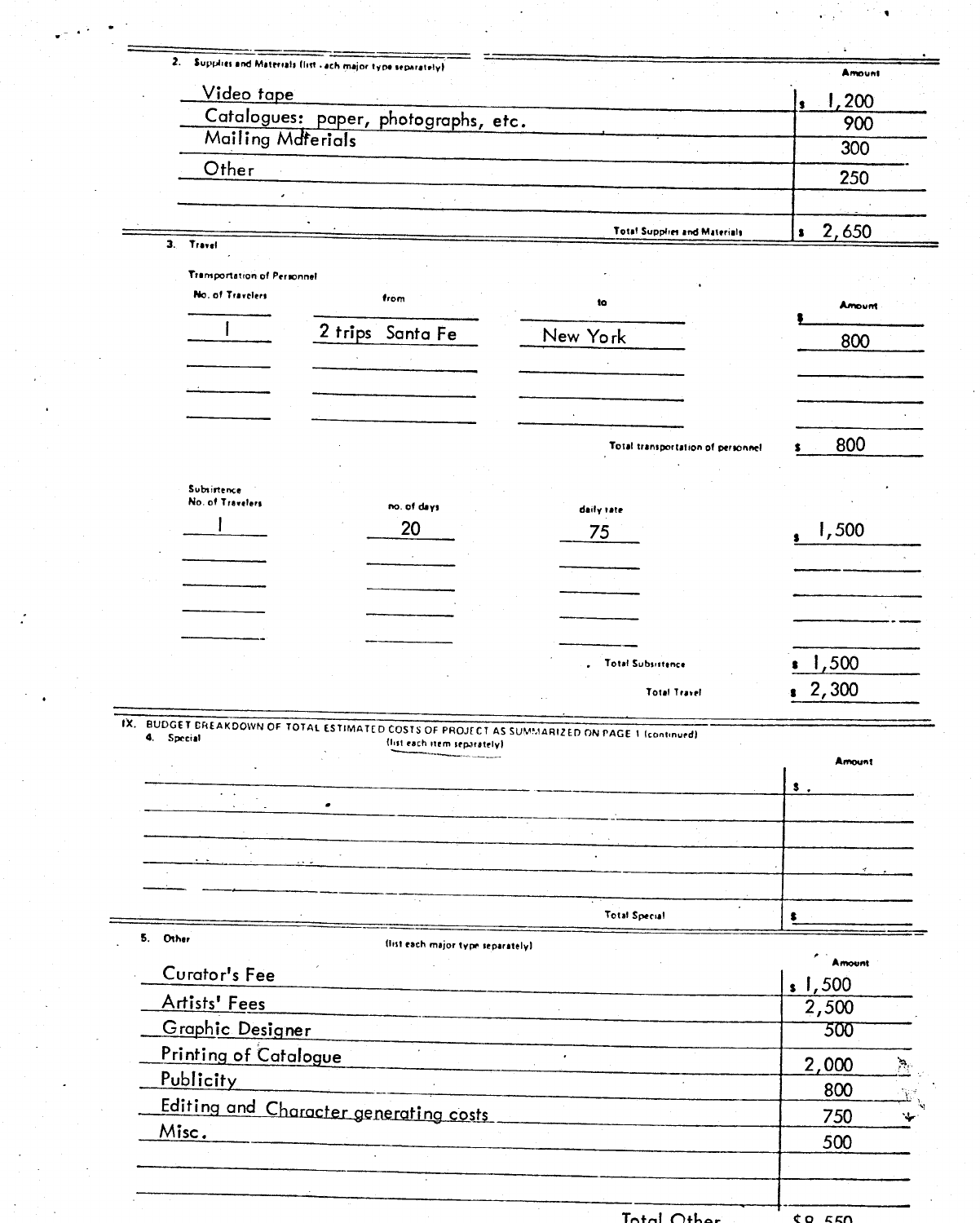| <b>B.</b> Indirect Costs<br>1: Rate established by attached indirect cost affocation plan.                                                                                                                                                                                                                                                                                                                                                                                                                                                   |                                                              |       |        | Amount         |  |
|----------------------------------------------------------------------------------------------------------------------------------------------------------------------------------------------------------------------------------------------------------------------------------------------------------------------------------------------------------------------------------------------------------------------------------------------------------------------------------------------------------------------------------------------|--------------------------------------------------------------|-------|--------|----------------|--|
|                                                                                                                                                                                                                                                                                                                                                                                                                                                                                                                                              |                                                              |       |        |                |  |
| $Rate$ <sub>2</sub> $\rightarrow$ 2 $\rightarrow$ 3 $\rightarrow$ 3 $\rightarrow$ 3 $\rightarrow$ 3 $\rightarrow$ 3 $\rightarrow$ 3 $\rightarrow$ 3 $\rightarrow$ 3 $\rightarrow$ 3 $\rightarrow$ 3 $\rightarrow$ 3 $\rightarrow$ 3 $\rightarrow$ 3 $\rightarrow$ 3 $\rightarrow$ 3 $\rightarrow$ 3 $\rightarrow$ 3 $\rightarrow$ 3 $\rightarrow$ 3 $\rightarrow$ 3 $\rightarrow$ 3 $\rightarrow$ 3 $\rightarrow$ 3 $\rightarrow$ 3 $\rightarrow$ 3 $\rightarrow$ 3 $\rightarrow$ 3 $\rightarrow$ 3 $\rightarrow$ 3 $\rightarrow$<br>Base \$ |                                                              |       |        |                |  |
| X. CONTRIBUTIONS, GRANTS, AND REVENUES (FOR THIS PROJECT)<br>A. Contributions                                                                                                                                                                                                                                                                                                                                                                                                                                                                |                                                              |       |        |                |  |
| 1. Cash (do not include direct donations to NEA)                                                                                                                                                                                                                                                                                                                                                                                                                                                                                             |                                                              |       |        | Amount         |  |
| Contributions                                                                                                                                                                                                                                                                                                                                                                                                                                                                                                                                |                                                              |       |        | ,500           |  |
|                                                                                                                                                                                                                                                                                                                                                                                                                                                                                                                                              |                                                              |       |        |                |  |
| 2. In-kin ! Contributions (list each major item)<br>Videotape and Editing facility                                                                                                                                                                                                                                                                                                                                                                                                                                                           |                                                              |       |        |                |  |
| Volunteer secretary                                                                                                                                                                                                                                                                                                                                                                                                                                                                                                                          |                                                              |       |        | 1,950          |  |
|                                                                                                                                                                                                                                                                                                                                                                                                                                                                                                                                              |                                                              |       |        | 500            |  |
|                                                                                                                                                                                                                                                                                                                                                                                                                                                                                                                                              | <b>Total Contributions</b>                                   |       |        | 3,950          |  |
| Grants. I folloot list anticipated grant from NEAE<br>8.<br>New York State Council on the Arts                                                                                                                                                                                                                                                                                                                                                                                                                                               |                                                              |       |        | Amount         |  |
|                                                                                                                                                                                                                                                                                                                                                                                                                                                                                                                                              |                                                              |       |        | 4,250          |  |
|                                                                                                                                                                                                                                                                                                                                                                                                                                                                                                                                              |                                                              |       |        |                |  |
|                                                                                                                                                                                                                                                                                                                                                                                                                                                                                                                                              | <b>Total Grants</b>                                          |       |        | 4,250          |  |
| C.<br>Revenues                                                                                                                                                                                                                                                                                                                                                                                                                                                                                                                               |                                                              |       |        | <b>Amount</b>  |  |
| Rentals                                                                                                                                                                                                                                                                                                                                                                                                                                                                                                                                      |                                                              |       |        | 5,000          |  |
|                                                                                                                                                                                                                                                                                                                                                                                                                                                                                                                                              |                                                              |       |        |                |  |
|                                                                                                                                                                                                                                                                                                                                                                                                                                                                                                                                              |                                                              |       |        |                |  |
|                                                                                                                                                                                                                                                                                                                                                                                                                                                                                                                                              | <b>Example 19 Total Revenues</b>                             |       |        | 5,000          |  |
|                                                                                                                                                                                                                                                                                                                                                                                                                                                                                                                                              |                                                              |       |        | $\sqrt{3,200}$ |  |
|                                                                                                                                                                                                                                                                                                                                                                                                                                                                                                                                              | Total Contributions, Grants, and Revenues                    |       |        |                |  |
| <b>CERTIFIC LTION</b>                                                                                                                                                                                                                                                                                                                                                                                                                                                                                                                        |                                                              |       |        |                |  |
| We certify that the information contained in this application, induding all attachments and supporting materials, is true and correct to the best of our knowledg<br>AUTHORIZING OFFICIALISI (IF DIFFERENT FROM APPLICATION, DELEGATION OF AUTHORITY MUST ACCOMPANY                                                                                                                                                                                                                                                                          |                                                              |       |        |                |  |
|                                                                                                                                                                                                                                                                                                                                                                                                                                                                                                                                              |                                                              |       |        |                |  |
|                                                                                                                                                                                                                                                                                                                                                                                                                                                                                                                                              |                                                              |       |        |                |  |
| Signature <b>Signature</b>                                                                                                                                                                                                                                                                                                                                                                                                                                                                                                                   | Date Signed 2                                                |       |        | 82             |  |
| 925<br>Telephone: $AC \_212$<br>3615                                                                                                                                                                                                                                                                                                                                                                                                                                                                                                         |                                                              |       |        |                |  |
|                                                                                                                                                                                                                                                                                                                                                                                                                                                                                                                                              |                                                              |       |        |                |  |
| Telephone, AC <sup>11</sup>                                                                                                                                                                                                                                                                                                                                                                                                                                                                                                                  | Date Signed <b>Contains the Contains of Containing State</b> |       | $d$ ay | ww             |  |
|                                                                                                                                                                                                                                                                                                                                                                                                                                                                                                                                              |                                                              |       |        |                |  |
| DIFFERENT FROM APPLICATION, DELEGATION OF AUTHORITY MUST ACCOMPANY THE                                                                                                                                                                                                                                                                                                                                                                                                                                                                       |                                                              |       |        |                |  |
|                                                                                                                                                                                                                                                                                                                                                                                                                                                                                                                                              |                                                              |       |        |                |  |
| Sign iture                                                                                                                                                                                                                                                                                                                                                                                                                                                                                                                                   | Date Signed 2                                                | month |        | 82<br>veer     |  |
| Telephone, AC 212<br>3615<br>92                                                                                                                                                                                                                                                                                                                                                                                                                                                                                                              |                                                              |       |        |                |  |
|                                                                                                                                                                                                                                                                                                                                                                                                                                                                                                                                              |                                                              |       |        |                |  |
|                                                                                                                                                                                                                                                                                                                                                                                                                                                                                                                                              |                                                              |       |        |                |  |
| Signature                                                                                                                                                                                                                                                                                                                                                                                                                                                                                                                                    | <b>Data Signed</b>                                           |       |        |                |  |
|                                                                                                                                                                                                                                                                                                                                                                                                                                                                                                                                              |                                                              | month | dey    | <b>YM!</b>     |  |
| THE REVISED PUDGET)<br>PROJECT DIRECTOR (IF<br>REVISLO [UDGET]<br>PAYEE (if other than authorizing offical) (to whom grant payments will be sent).                                                                                                                                                                                                                                                                                                                                                                                           |                                                              |       |        |                |  |

 $\frac{1}{2}$  ,  $\frac{1}{2}$ 

 $\label{eq:2} \frac{1}{\sqrt{2}}\sum_{i=1}^n\frac{1}{\sqrt{2}}\sum_{i=1}^n\frac{1}{\sqrt{2}}\sum_{i=1}^n\frac{1}{\sqrt{2}}\sum_{i=1}^n\frac{1}{\sqrt{2}}\sum_{i=1}^n\frac{1}{\sqrt{2}}\sum_{i=1}^n\frac{1}{\sqrt{2}}\sum_{i=1}^n\frac{1}{\sqrt{2}}\sum_{i=1}^n\frac{1}{\sqrt{2}}\sum_{i=1}^n\frac{1}{\sqrt{2}}\sum_{i=1}^n\frac{1}{\sqrt{2}}\sum_{i=1}^n\frac{1$ 

 $\mathbb{R}^2$ 

 $\sigma_{\rm{eff}}$ 

 $\hat{\mathcal{E}}$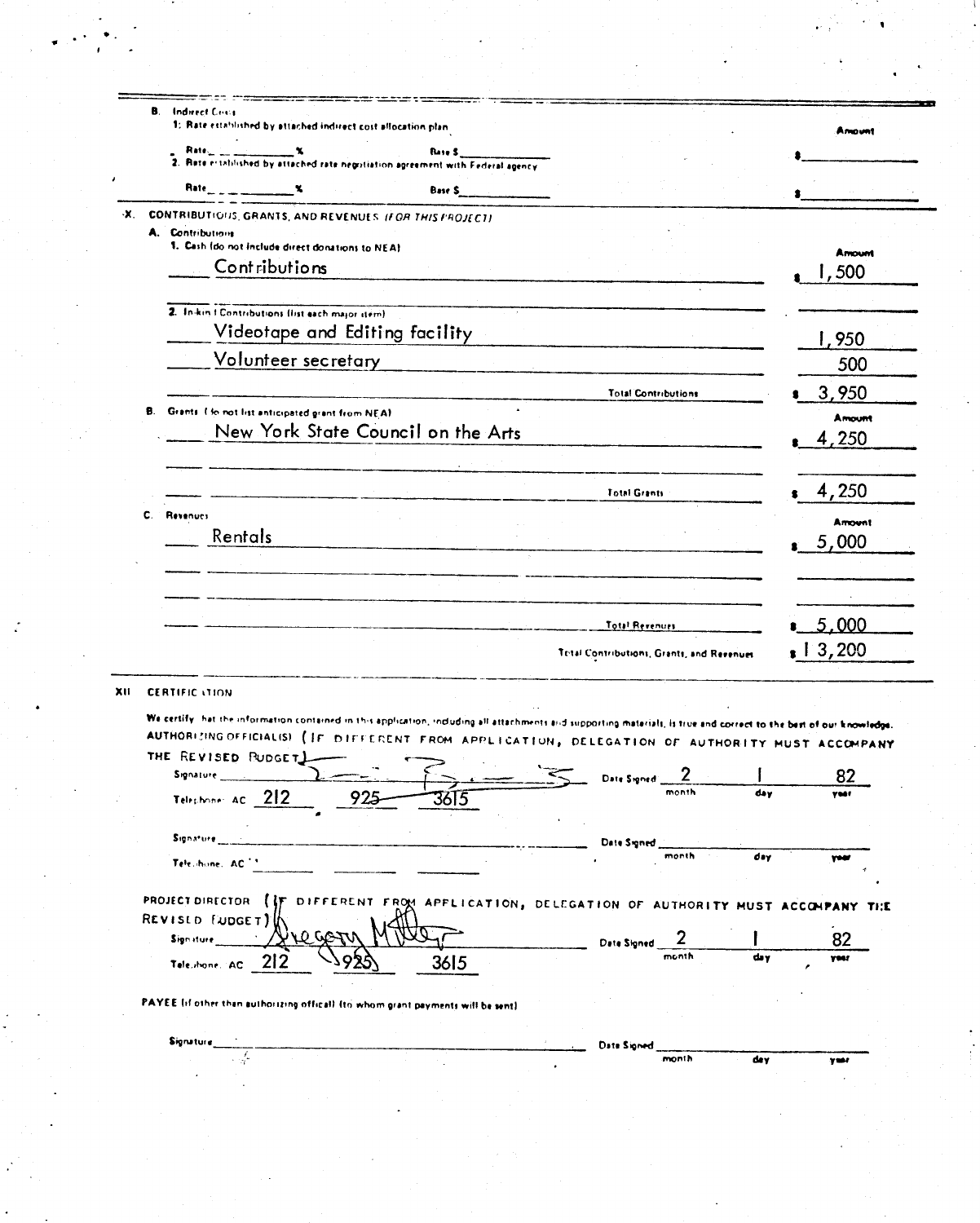## Organization Grant Application Form NEA-3 (Rev.)

|         | Museum |
|---------|--------|
| Program |        |

Applications must be submitted in triplicate and mailed to: Grants Office/MM, National Endowment for the Arts, <sup>2401</sup> E Street, N.W., Washington, D.C . <sup>20506</sup>

| Applicant Organization (name, address, zip) | II. Category under which support |                 |       | III. Period of support requested: |      |
|---------------------------------------------|----------------------------------|-----------------|-------|-----------------------------------|------|
| Haleakala, Inc.<br>The Kitchen              | is requested:<br>Utilization of  | <b>Starting</b> |       |                                   | 82   |
| 59 Wooster Street                           | Museum Collections               |                 | month | day                               | year |
| New York, New York                          |                                  | <b>Ending</b>   | 12/   | 31/                               | 82.  |
| 10012                                       |                                  |                 | month | dav                               | year |

IV. Summary of project description (Complete in space provided. DO NOT continue on additional pages.) Support is requested for the research, organization and shipping of an exhibition of video art shown at The Kitchen during the first three years of its history (1971 - 73) . Curated by Steina Vasulka, <sup>a</sup> founder of The Kitchen, the program will be selected from The Kitchen's video art collection and will be accompanied by <sup>a</sup> small catalogue documenting the early exhibition activities of the organization and explaining the rationale and conditions of the screenings. The show is expected to include work by Nam June Paik, Vito Acconci, William Wegman and Steina and Woody Vasulka, but will also include little-known works by artists who experimented with video when the porta-pak first appeared on the market, but have since returned to their original metiers .

| V. |    | Estimated number of persons expected to benefit from this project                                                                     |                                                                                  |                                                         |      |                                                                                                       |
|----|----|---------------------------------------------------------------------------------------------------------------------------------------|----------------------------------------------------------------------------------|---------------------------------------------------------|------|-------------------------------------------------------------------------------------------------------|
|    | А. | <b>Direct costs</b><br>Salaries and wages<br><b>Fringe benefits</b><br>Supplies and materials<br><b>Travel</b><br>Permanent equipment | VI. Summary of estimated costs (recapitulation of budget items in Section IX)    |                                                         |      | Total costs of project<br>(rounded to nearest ten dollars)<br>4,800<br>900<br>2,650<br>2,350<br>8,550 |
|    | В. | Other<br>Indirect costs                                                                                                               |                                                                                  | <b>Total direct costs</b><br><b>Total project costs</b> |      | 19,250<br>19,250                                                                                      |
|    |    | VII. Total amount requested from the National Endowment for the Arts                                                                  |                                                                                  |                                                         |      | \$9.250                                                                                               |
|    | А. | VIII. Organization total fiscal activity<br><b>Expenses</b><br>B. Revenues, grants, & contributions                                   | Most recently completed fiscal period<br>$1. s1$ , 083, 989<br>$1.$ \$ 1,083,989 | 2.                                                      | 2. S | Estimated for current fiscal period<br>$s$ 1, 543, 580<br>1,543,580                                   |
|    |    |                                                                                                                                       | Do not write in this space                                                       |                                                         |      |                                                                                                       |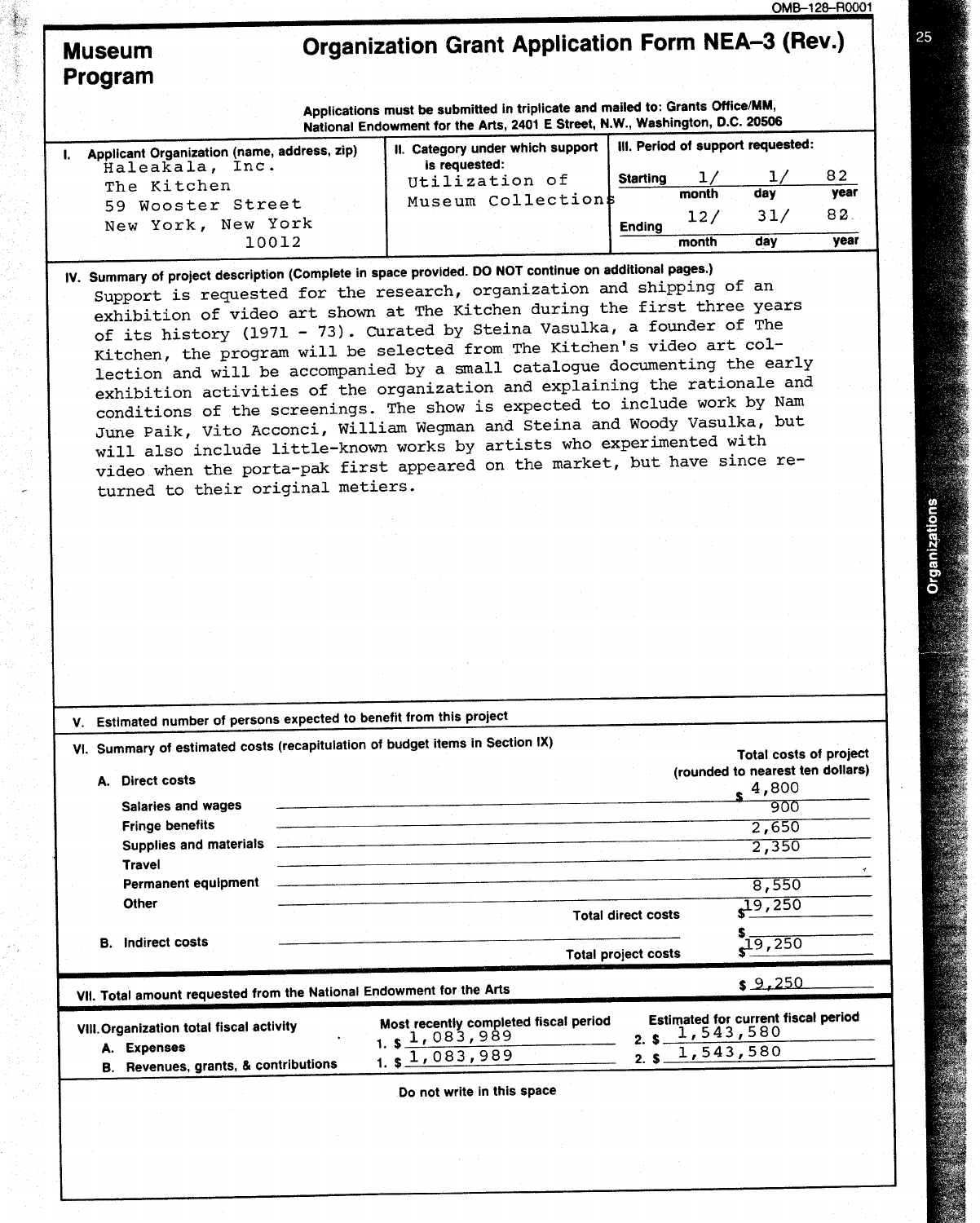| \$<br>Total permanent equipment<br>$s =$<br><b>Amount</b><br>Other (list each item separately)<br>5.<br>Ş.<br>1,500<br>Curator's fee<br>Artists' fee<br>2,500<br>500<br>Graphic designer<br>2,0002.900<br>Printing of catalogue<br>ممع<br>Publicity<br><del>-750 -</del> 1<br>25<br>Editing and character generating costs<br>مصعد<br><b>Miscellaneeus</b><br>$R_4H_1$<br>عط<br>the control of the control of the control of the control of the control of<br>Total other<br>s<br><b>B.</b> Indirect costs<br>Rate established by attached rate negotiation agreement with<br><b>Amount</b><br>National Endowment for the Arts or another Federal agency<br>Rate____________ % Base \$<br>s<br>X. Contributions, grants, and revenues (for this project)<br>A. Contributions<br><b>Amount</b><br>1. Cash (do not include direct donations to the Arts Endowment)<br>2. In-kind contributions (list each major item)<br>$2x + Editz$<br>$U$ iduot<br><b>Total contributions</b><br><b>Amount</b><br>B. Grants (do not list anticipated grant from the Arts Endowment)<br>\$4,250<br>New York State Council on the Arts<br><b>Total grants</b><br>s<br><b>Amount</b><br>C. Revenues<br>\$.<br>5,000<br>Rentals<br><b>Total revenues</b><br>s<br>1 <del>0,000</del><br>Total contributions, grants, and revenues for this project |  | 4. Permanent equipment (list each item separately) | <b>Amount</b> |
|--------------------------------------------------------------------------------------------------------------------------------------------------------------------------------------------------------------------------------------------------------------------------------------------------------------------------------------------------------------------------------------------------------------------------------------------------------------------------------------------------------------------------------------------------------------------------------------------------------------------------------------------------------------------------------------------------------------------------------------------------------------------------------------------------------------------------------------------------------------------------------------------------------------------------------------------------------------------------------------------------------------------------------------------------------------------------------------------------------------------------------------------------------------------------------------------------------------------------------------------------------------------------------------------------------------------------------|--|----------------------------------------------------|---------------|
|                                                                                                                                                                                                                                                                                                                                                                                                                                                                                                                                                                                                                                                                                                                                                                                                                                                                                                                                                                                                                                                                                                                                                                                                                                                                                                                                |  |                                                    |               |
|                                                                                                                                                                                                                                                                                                                                                                                                                                                                                                                                                                                                                                                                                                                                                                                                                                                                                                                                                                                                                                                                                                                                                                                                                                                                                                                                |  |                                                    |               |
|                                                                                                                                                                                                                                                                                                                                                                                                                                                                                                                                                                                                                                                                                                                                                                                                                                                                                                                                                                                                                                                                                                                                                                                                                                                                                                                                |  |                                                    |               |
|                                                                                                                                                                                                                                                                                                                                                                                                                                                                                                                                                                                                                                                                                                                                                                                                                                                                                                                                                                                                                                                                                                                                                                                                                                                                                                                                |  |                                                    |               |
|                                                                                                                                                                                                                                                                                                                                                                                                                                                                                                                                                                                                                                                                                                                                                                                                                                                                                                                                                                                                                                                                                                                                                                                                                                                                                                                                |  |                                                    |               |
|                                                                                                                                                                                                                                                                                                                                                                                                                                                                                                                                                                                                                                                                                                                                                                                                                                                                                                                                                                                                                                                                                                                                                                                                                                                                                                                                |  |                                                    |               |
|                                                                                                                                                                                                                                                                                                                                                                                                                                                                                                                                                                                                                                                                                                                                                                                                                                                                                                                                                                                                                                                                                                                                                                                                                                                                                                                                |  |                                                    |               |
| <del>8,550 g 7rk</del>                                                                                                                                                                                                                                                                                                                                                                                                                                                                                                                                                                                                                                                                                                                                                                                                                                                                                                                                                                                                                                                                                                                                                                                                                                                                                                         |  |                                                    |               |
|                                                                                                                                                                                                                                                                                                                                                                                                                                                                                                                                                                                                                                                                                                                                                                                                                                                                                                                                                                                                                                                                                                                                                                                                                                                                                                                                |  |                                                    |               |
|                                                                                                                                                                                                                                                                                                                                                                                                                                                                                                                                                                                                                                                                                                                                                                                                                                                                                                                                                                                                                                                                                                                                                                                                                                                                                                                                |  |                                                    |               |
|                                                                                                                                                                                                                                                                                                                                                                                                                                                                                                                                                                                                                                                                                                                                                                                                                                                                                                                                                                                                                                                                                                                                                                                                                                                                                                                                |  |                                                    |               |
|                                                                                                                                                                                                                                                                                                                                                                                                                                                                                                                                                                                                                                                                                                                                                                                                                                                                                                                                                                                                                                                                                                                                                                                                                                                                                                                                |  |                                                    |               |
|                                                                                                                                                                                                                                                                                                                                                                                                                                                                                                                                                                                                                                                                                                                                                                                                                                                                                                                                                                                                                                                                                                                                                                                                                                                                                                                                |  |                                                    |               |
|                                                                                                                                                                                                                                                                                                                                                                                                                                                                                                                                                                                                                                                                                                                                                                                                                                                                                                                                                                                                                                                                                                                                                                                                                                                                                                                                |  |                                                    |               |
|                                                                                                                                                                                                                                                                                                                                                                                                                                                                                                                                                                                                                                                                                                                                                                                                                                                                                                                                                                                                                                                                                                                                                                                                                                                                                                                                |  |                                                    |               |
|                                                                                                                                                                                                                                                                                                                                                                                                                                                                                                                                                                                                                                                                                                                                                                                                                                                                                                                                                                                                                                                                                                                                                                                                                                                                                                                                |  |                                                    |               |
|                                                                                                                                                                                                                                                                                                                                                                                                                                                                                                                                                                                                                                                                                                                                                                                                                                                                                                                                                                                                                                                                                                                                                                                                                                                                                                                                |  |                                                    |               |
|                                                                                                                                                                                                                                                                                                                                                                                                                                                                                                                                                                                                                                                                                                                                                                                                                                                                                                                                                                                                                                                                                                                                                                                                                                                                                                                                |  |                                                    |               |
|                                                                                                                                                                                                                                                                                                                                                                                                                                                                                                                                                                                                                                                                                                                                                                                                                                                                                                                                                                                                                                                                                                                                                                                                                                                                                                                                |  |                                                    |               |
|                                                                                                                                                                                                                                                                                                                                                                                                                                                                                                                                                                                                                                                                                                                                                                                                                                                                                                                                                                                                                                                                                                                                                                                                                                                                                                                                |  |                                                    |               |
|                                                                                                                                                                                                                                                                                                                                                                                                                                                                                                                                                                                                                                                                                                                                                                                                                                                                                                                                                                                                                                                                                                                                                                                                                                                                                                                                |  |                                                    |               |
|                                                                                                                                                                                                                                                                                                                                                                                                                                                                                                                                                                                                                                                                                                                                                                                                                                                                                                                                                                                                                                                                                                                                                                                                                                                                                                                                |  |                                                    |               |
|                                                                                                                                                                                                                                                                                                                                                                                                                                                                                                                                                                                                                                                                                                                                                                                                                                                                                                                                                                                                                                                                                                                                                                                                                                                                                                                                |  |                                                    |               |
|                                                                                                                                                                                                                                                                                                                                                                                                                                                                                                                                                                                                                                                                                                                                                                                                                                                                                                                                                                                                                                                                                                                                                                                                                                                                                                                                |  |                                                    |               |
|                                                                                                                                                                                                                                                                                                                                                                                                                                                                                                                                                                                                                                                                                                                                                                                                                                                                                                                                                                                                                                                                                                                                                                                                                                                                                                                                |  |                                                    |               |
|                                                                                                                                                                                                                                                                                                                                                                                                                                                                                                                                                                                                                                                                                                                                                                                                                                                                                                                                                                                                                                                                                                                                                                                                                                                                                                                                |  |                                                    |               |
|                                                                                                                                                                                                                                                                                                                                                                                                                                                                                                                                                                                                                                                                                                                                                                                                                                                                                                                                                                                                                                                                                                                                                                                                                                                                                                                                |  |                                                    |               |
|                                                                                                                                                                                                                                                                                                                                                                                                                                                                                                                                                                                                                                                                                                                                                                                                                                                                                                                                                                                                                                                                                                                                                                                                                                                                                                                                |  |                                                    |               |
|                                                                                                                                                                                                                                                                                                                                                                                                                                                                                                                                                                                                                                                                                                                                                                                                                                                                                                                                                                                                                                                                                                                                                                                                                                                                                                                                |  |                                                    |               |
|                                                                                                                                                                                                                                                                                                                                                                                                                                                                                                                                                                                                                                                                                                                                                                                                                                                                                                                                                                                                                                                                                                                                                                                                                                                                                                                                |  |                                                    |               |
|                                                                                                                                                                                                                                                                                                                                                                                                                                                                                                                                                                                                                                                                                                                                                                                                                                                                                                                                                                                                                                                                                                                                                                                                                                                                                                                                |  |                                                    |               |
|                                                                                                                                                                                                                                                                                                                                                                                                                                                                                                                                                                                                                                                                                                                                                                                                                                                                                                                                                                                                                                                                                                                                                                                                                                                                                                                                |  |                                                    |               |
|                                                                                                                                                                                                                                                                                                                                                                                                                                                                                                                                                                                                                                                                                                                                                                                                                                                                                                                                                                                                                                                                                                                                                                                                                                                                                                                                |  |                                                    |               |
|                                                                                                                                                                                                                                                                                                                                                                                                                                                                                                                                                                                                                                                                                                                                                                                                                                                                                                                                                                                                                                                                                                                                                                                                                                                                                                                                |  |                                                    |               |
|                                                                                                                                                                                                                                                                                                                                                                                                                                                                                                                                                                                                                                                                                                                                                                                                                                                                                                                                                                                                                                                                                                                                                                                                                                                                                                                                |  |                                                    |               |
|                                                                                                                                                                                                                                                                                                                                                                                                                                                                                                                                                                                                                                                                                                                                                                                                                                                                                                                                                                                                                                                                                                                                                                                                                                                                                                                                |  |                                                    |               |
|                                                                                                                                                                                                                                                                                                                                                                                                                                                                                                                                                                                                                                                                                                                                                                                                                                                                                                                                                                                                                                                                                                                                                                                                                                                                                                                                |  |                                                    |               |
|                                                                                                                                                                                                                                                                                                                                                                                                                                                                                                                                                                                                                                                                                                                                                                                                                                                                                                                                                                                                                                                                                                                                                                                                                                                                                                                                |  |                                                    |               |
|                                                                                                                                                                                                                                                                                                                                                                                                                                                                                                                                                                                                                                                                                                                                                                                                                                                                                                                                                                                                                                                                                                                                                                                                                                                                                                                                |  |                                                    |               |
|                                                                                                                                                                                                                                                                                                                                                                                                                                                                                                                                                                                                                                                                                                                                                                                                                                                                                                                                                                                                                                                                                                                                                                                                                                                                                                                                |  |                                                    |               |
|                                                                                                                                                                                                                                                                                                                                                                                                                                                                                                                                                                                                                                                                                                                                                                                                                                                                                                                                                                                                                                                                                                                                                                                                                                                                                                                                |  |                                                    |               |
|                                                                                                                                                                                                                                                                                                                                                                                                                                                                                                                                                                                                                                                                                                                                                                                                                                                                                                                                                                                                                                                                                                                                                                                                                                                                                                                                |  |                                                    |               |
|                                                                                                                                                                                                                                                                                                                                                                                                                                                                                                                                                                                                                                                                                                                                                                                                                                                                                                                                                                                                                                                                                                                                                                                                                                                                                                                                |  |                                                    |               |